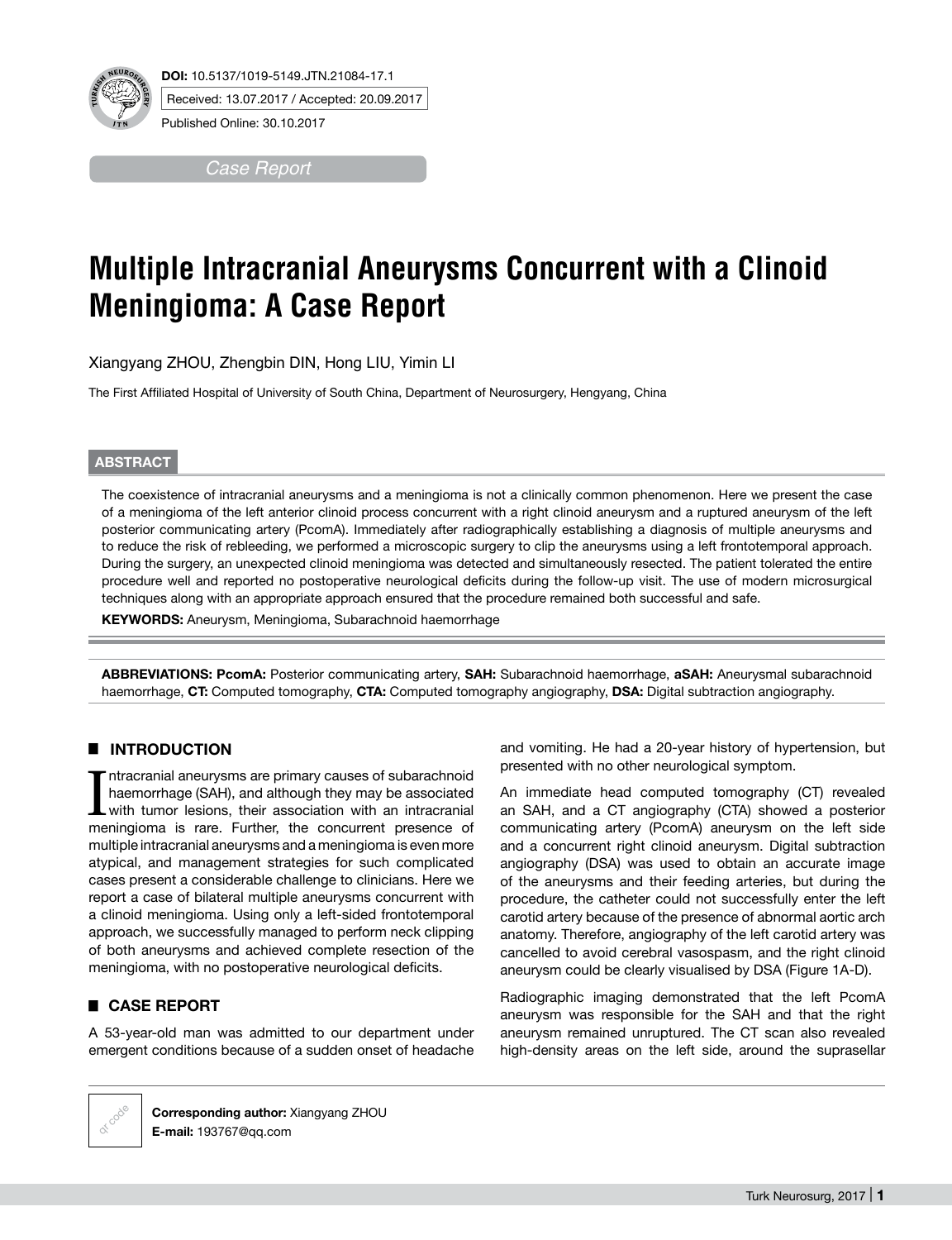cistern and the Sylvian fissure. We also found bleb formation on the surface of the left-sided aneurysm, whereas the surface of the right-sided aneurysm was smooth.

To prevent rebleeding, an emergency surgery for an intracranial aneurysm was performed 6 hours after the patient was referred to our department. A left-sided frontotemporal approach was chosen to gain complete control over the ruptured aneurysm. Unexpectedly, we encountered a meningioma originating from the left medial sphenoid wing and the anterior clinoid process, approximately 1-2 cm in size, which completely covered the clinoid and PcomA segment of the left carotid artery while splitting the Sylvian fissure; this was misdiagnosed during presurgical examination. It must be noted here that the left carotid artery and the left optic nerve could be visualised only after the meningioma and the attached, coagulated dura were completely removed under the microscope. Microdissection techniques were used to expose the neck of the left PcomA aneurysm; subsequently, the neck of the aneurysm could be easily clipped, even though the aneurysm ruptured upon release of the clip. Next, the right clinoid aneurysm and its feeding carotid artery were clearly exposed through the space in front of the optic chiasm by splitting the arachnoid layer over the chiasm and the right optic nerve. Intraoperative indocyanine angiography showed no aneurysm development, and the feeding carotid artery remained clear after clipping of the right clinoid aneurysm (Figure 2a-f).

The patient tolerated the entire procedure well and reported no postoperative neurological deficits. His headaches also reduced after several days of intermittent lumbar drainage. He was discharged on postoperative day 9. Postoperative pathology clearly established the diagnosis of a concurrent meningioma (Figure 3A, B), and a follow-up CT and CTA revealed no aneurysm growth or obstruction of the feeding artery (Figure 4a-c).

### █ **DISCUSSION**

Aneurysmal subarachnoid haemorrhage (aSAH) is clinically common, but its concurrence with a meningioma is rare. The radiological, intraoperative and pathological findings could not help in establishing a definitive etiology in this case. Some investigators have reported that the occurrence of an intracranial aneurysm is related to the presence of a brain tumor (3,5). The three main causes of aneurysms are middle layer defects, arteriosclerosis and hypertension, and in this case, both hypertension and arteriosclerosis were present. The presence of a meningioma adjacent to the left PcomA aneurysm, which had ruptured, may have increased local blood irrigation. Further, it was not clear whether the developing meningioma damaged the surface of the internal carotid artery lying next to it by applying direct mechanical pressure, by invading the vessel or by inflammatory stimulation. Clinically, aneurysms are usually ipsilateral to the meningioma and are



**Figure 1:** Axial computed tomography demonstrates an acute SAH **(a)**. Presurgical CTA revealed a left PcomA aneurysm (arrow) **(b)**; right clinoid aneurysm (arrow) **(c, d)**.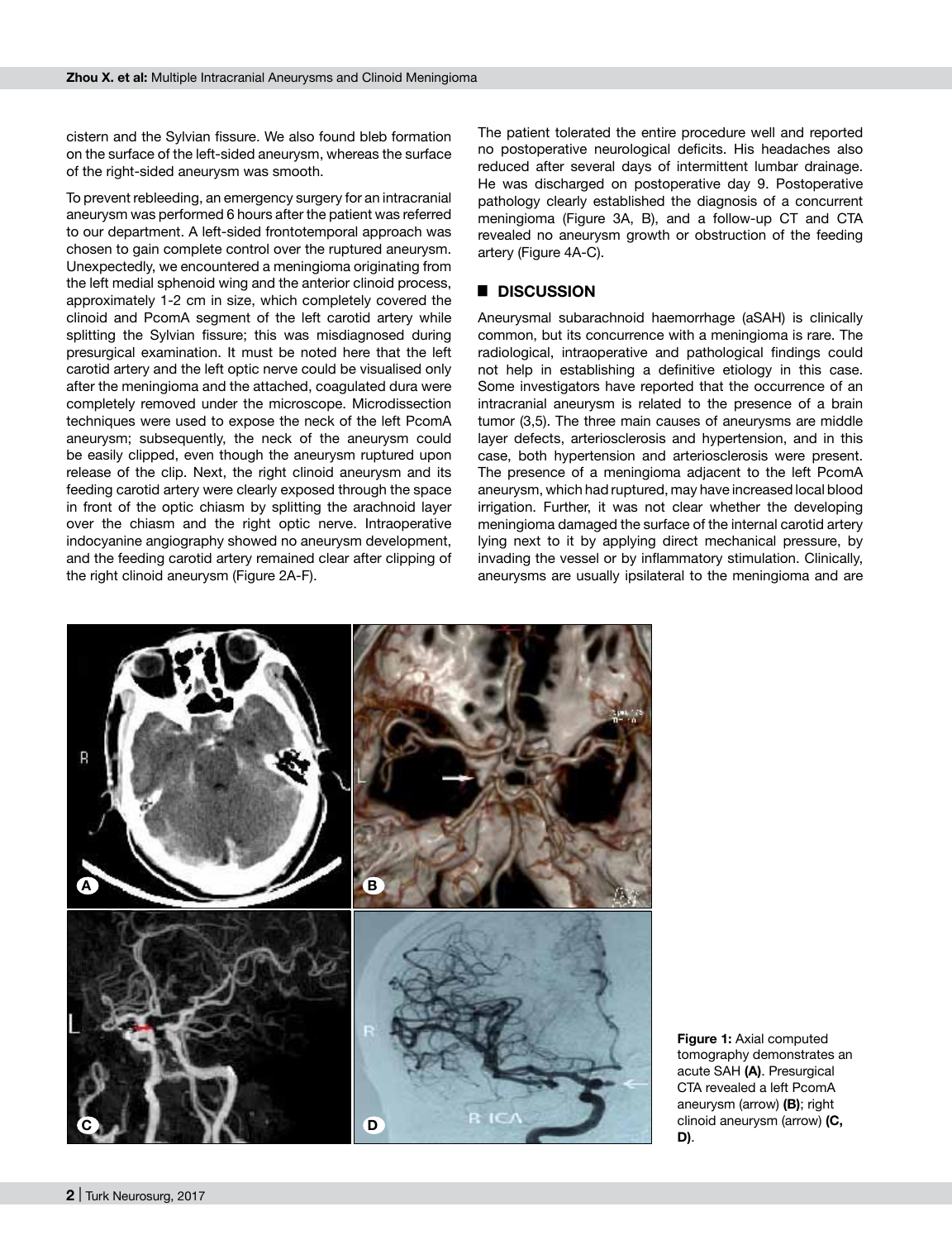mostly adjacent or even slightly inside the tumor (2,4,8). In our case, we found that one aneurysm was adjacent to the meningioma, whereas the second was contralateral.

Presenting symptoms in patients with concurrent brain tumors and aneurysms are typically tumor-related in 69%–78% of patients, aneurysm-related in 22% and tumor- and aneurysmrelated in 6% (5,7). In our case, aSAH was the only presenting symptom. Advances in neuroimaging techniques have facilitated diagnoses; however, in this case, we missed the presence of a left clinoid meningioma prior to surgery because of its tiny size (1-cm diameter) and the absence of relevant symptoms. A retrospective evaluation of the presurgical CT revealed an area of equal density in the left clinoid, which had been misread as a hematoma.

aSAH is associated with a high possibility of rebleeding, and mortality due to rebleeding of ruptured aneurysms occurs in the second instance in approximately 65% of cases and in the third instance in 85% of cases (1,6,9). Thus, earliest possible surgical intervention is recommended to prevent rebleeding. In complicated cases, such as the one described in this report, management strategies should be revaluated against the risks involved in surgery, such as the patient's ability to endure the



**Figure 2:** Intraoperative view **(a-f)**; **T:** tumor; **Cl:** clinoid; **TP:** temporal lobe; **Su:** suction; **Fc:** forceps; **R:** retractor; **C(L):** left internal carotid artery; **ON(L):** left optic nerve; **AN:** aneurysm; **Ac:** anterior choroidal artery; **TC:** temporary clip; **Sc:** scissors; **PC:** permanent clip; **Tu:** tubercle of Sella; **C(R):** right internal carotid artery; **ON(R):** right optic nerve; **Ch:** optic chiasm.



**Figure 3:** Specimen of the epithelioid meningioma with H&E stain. **a)** ×100 magnification; **b)** ×200 magnification.